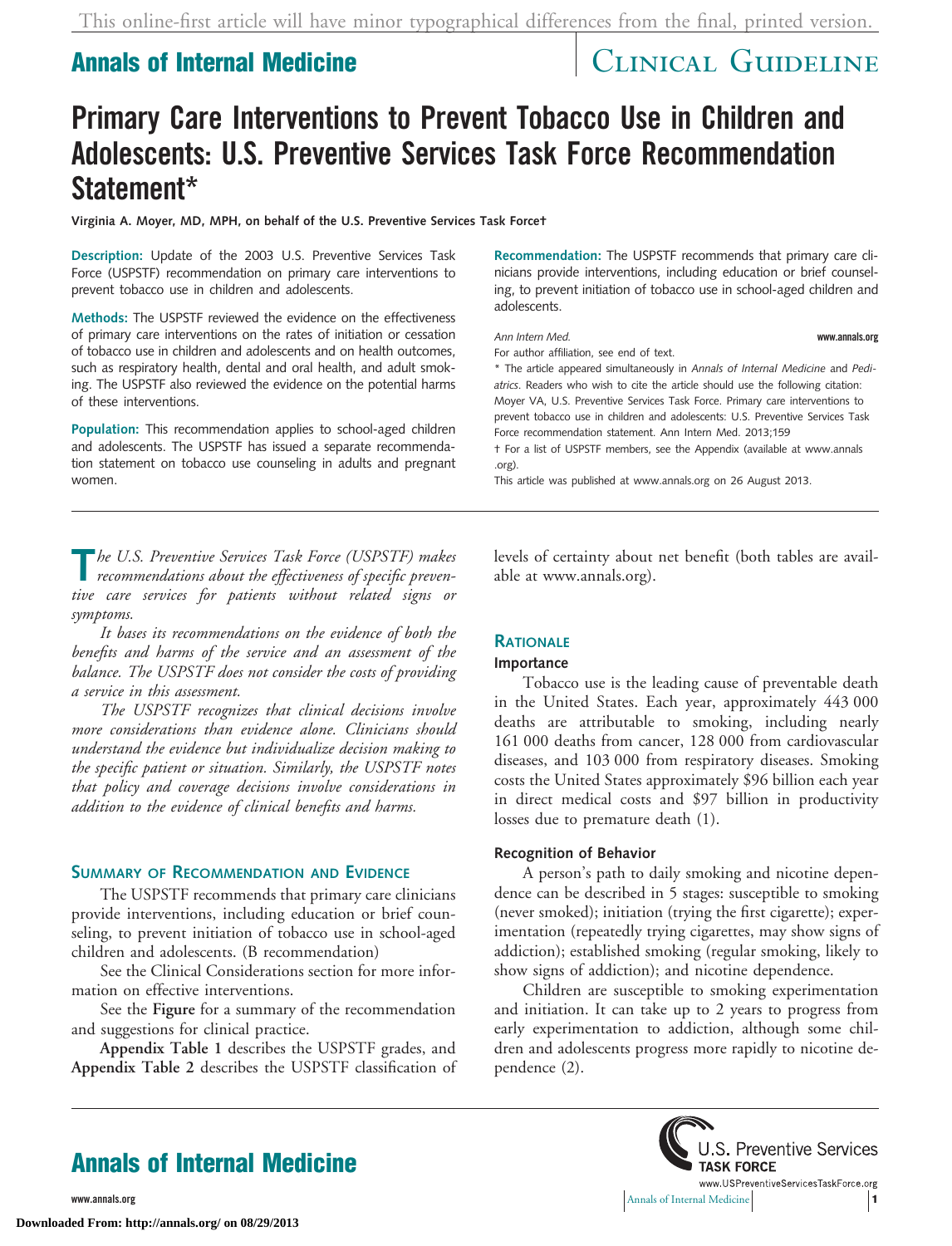This online-first article will have minor typographical differences from the final, printed version.

Clinical Guideline Primary Care Interventions to Prevent Tobacco Use in Children and Adolescents

*Figure.* **Primary care interventions to prevent tobacco use in children and adolescents: clinical summary of U.S. Preventive Services Task Force recommendation.**

# **Annals of Internal Medicine**



# **PRIMARY CARE INTERVENTIONS TO PREVENT TOBACCO USE IN CHILDREN AND ADOLESCENTS CLINICAL SUMMARY OF U.S. PREVENTIVE SERVICES TASK FORCE RECOMMENDATION**

| Population                                    | School-aged children and adolescents                                                                                                                                                                                                                                                                                                 |  |
|-----------------------------------------------|--------------------------------------------------------------------------------------------------------------------------------------------------------------------------------------------------------------------------------------------------------------------------------------------------------------------------------------|--|
| Recommendation                                | Provide interventions to prevent initiation of tobacco use.<br>Grade: B                                                                                                                                                                                                                                                              |  |
| Risk Assessment                               | The strongest factors associated with smoking initiation in children and adolescents are parental smoking and parental<br>nicotine dependence. Other factors include low levels of parental monitoring, easy access to cigarettes, perception that<br>peers smoke, and exposure to tobacco promotions.                               |  |
| <b>Behavioral Counseling</b><br>Interventions | Behavioral counseling interventions, such as face-to-face or phone interaction with a health care provider, print materials,<br>and computer applications, can reduce the risk for smoking initiation in school-aged children and adolescents. The type and<br>intensity of effective behavioral interventions substantially varies. |  |
| Balance of Benefits and<br>Harms              | There is a moderate net benefit to providing primary care interventions to prevent tobacco use in school-aged children<br>and adolescents.                                                                                                                                                                                           |  |
| Other Relevant USPSTF<br>Recommendations      | The USPSTF has made recommendations on counseling and interventions to prevent tobacco use and tobacco-caused<br>disease in adults and pregnant women. These recommendations are available at www.uspreventiveservicestaskforce.org.                                                                                                 |  |

For a summary of the evidence systematically reviewed in making this recommendation, the full recommendation statement, and supporting documents, please go to www.uspreventiveservicestaskforce.org.

#### **Effectiveness of Interventions to Change Behavior**

The USPSTF found adequate evidence that behavioral counseling interventions, such as face-to-face or phone interaction with a health care provider, print materials, and computer applications, can reduce the risk for smoking initiation in school-aged children and adolescents.

#### **Harms of Interventions to Change Behavior**

The USPSTF found no evidence on the harms of behavioral interventions to prevent tobacco use; however, it believes that the magnitude of these potential harms is probably small to none.

# **USPSTF Assessment**

The USPSTF concludes with moderate certainty that primary care–relevant behavioral interventions to prevent tobacco use in school-aged children and adolescents have a moderate net benefit.

#### **CLINICAL CONSIDERATIONS**

#### **Patient Population Under Consideration**

This recommendation applies to school-aged children and adolescents. The USPSTF has issued a separate recommendation statement on tobacco use counseling in adults and pregnant women.

#### **Assessment of Risk**

In 2009, 8.2% of middle school students and 23.9% of high school students reported current use of any tobacco product (3). Although younger children may be susceptible to smoking, research indicates that adolescents may be especially vulnerable to nicotine addiction.

The prevalence of smoking in the United States is higher in male high school students (19.8%) than female students (19.1%) (4). Two of the strongest factors associated with smoking initiation in children and adolescents are parental smoking and parental nicotine dependence. Other factors include low levels of parental monitoring, easy access to cigarettes, the perception that peers smoke, and exposure to tobacco promotions.

#### **Interventions to Prevent Tobacco Use**

The type and intensity of effective behavioral interventions substantially varied in the evidence review, ranging from no in-person interaction with a health care professional to 7 group sessions totaling more than 15 hours (1). In 1 intervention, families received a packet of materials for parents and children and a 28-minute video with a viewing guide. These families received 1 counseling call 3 to 6 weeks after receiving the written materials and another call 14 months after enrollment. Another intervention consisted of creating a tobacco-free office and giving patients a series of antitobacco messages on preprinted "prescription" forms. The most intensive intervention focused on universal substance abuse and problem behavior prevention for families. In this intervention, the youth and at least 1 parent participated in 7 group and family sessions over 7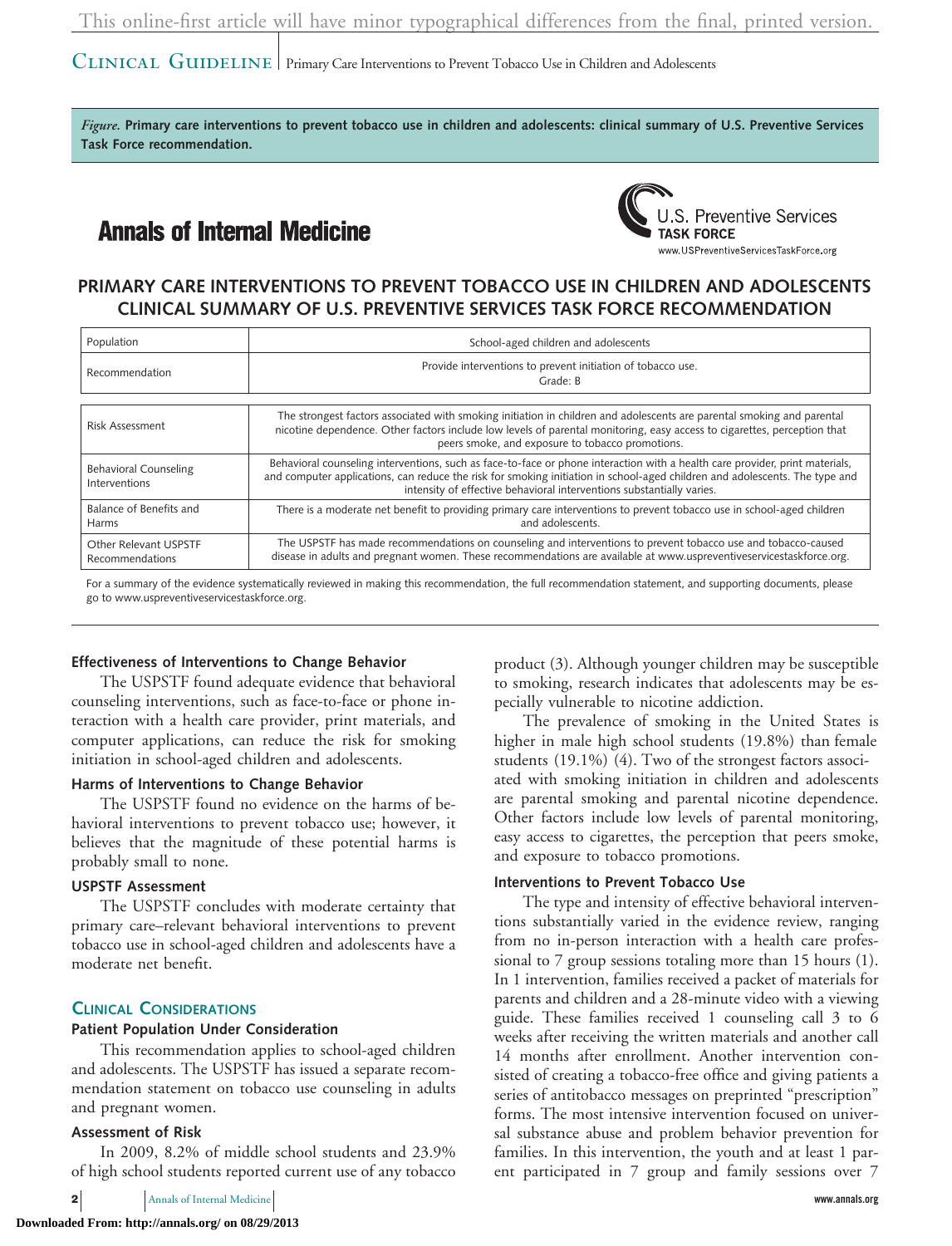weeks (each session lasted 2 to 2.5 hours) and received workbooks with activities to complete at home.

Even very minimal interventions, such as mailing materials to a youth's home, had substantial effects on reducing smoking initiation. One intervention mailed tailored newsletters addressed to the student every 3 weeks; another intervention sent age-related materials 4 times over 12 months. In a third intervention, participants were mailed 5 core activity guides with newsletters and tip sheets approximately every 2 weeks, with 1 booster guide at 1 year (1).

Many interventions had similar content, such as the participant's attitudes, beliefs, and knowledge about smoking; the consequences of smoking; the influence of the social environment, including tobacco marketing; and skills to decline cigarettes. Several interventions targeted parental attitudes and beliefs about smoking and parent– child communication.

# **Interventions for Tobacco Cessation**

Evidence on the effectiveness of cessation interventions delivered in primary care settings to school-aged children and adolescents who have experimented with smoking or are regular smokers is limited. The USPSTF examined the evidence on behavioral interventions to promote smoking cessation in children and adolescents who were classified as smokers (1). Few studies targeted regular, established smokers or stratified findings by length or amount of smoking (such as experimenters vs. established smokers). A pooled meta-analysis of 7 trials, which included 2328 children and adolescents and examined interventions to promote smoking cessation, found a small but statistically insignificant effect at 6- to 12-month follow-up favoring the intervention (risk ratio, 0.96 [95 CI%, 0.90 to 1.02]) (1).

Although evidence on the effectiveness of primary care–relevant interventions in reducing smoking in children and adolescents is limited, some evidence from other literature shows that school- and community-based behavioral counseling programs can promote smoking cessation in adolescent smokers. In a meta-analysis of 64 trials, 40 of which were school-based, Sussman and Sun (5) found a 4 –percentage point difference in smoking cessation rates between the intervention and control groups (11.8% vs. 7.5%, respectively). A longitudinal evaluation of 41 community-based programs reported biochemically validated cessation rates similar to those in randomized trials (averaging 14% at the end of the program and 12% at 12-month follow-up) (6).

No medications are currently approved by the U.S. Food and Drug Administration for tobacco cessation in children and adolescents. Two studies that evaluated behavioral interventions plus medication (sustained-release bupropion alone or combined with nicotine replacement therapy) showed no statistically significant benefit from the medication (1). Evidence on complementary and alternative medicine, such as acupuncture, for smoking cessation

**Downloaded From: http://annals.org/ on 08/29/2013**

in children and adolescents is not available (1), and such interventions have demonstrated no long-term benefits in adults (7).

#### **Other Approaches to Prevention and Cessation**

The Community Preventive Services Task Force has made the following 4 recommendations for school-aged children and adolescents (8).

1. Mobile phone– based interventions for tobacco cessation, on the basis of sufficient evidence of their effectiveness in increasing abstinence from tobacco among persons interested in quitting, as well as community-wide, proactive telephone support (proactive follow-up) combined with patient education materials, on the basis of strong evidence of their effectiveness in increasing tobacco cessation in both clinical and community settings. However, the Community Preventive Services Task Force noted that the evidence on the effectiveness of both of these interventions for school-aged children and adolescents is limited.

2. Interventions that increase the price of tobacco products, on the basis of strong evidence of their effectiveness in reducing tobacco use in adolescents and adults, reducing population consumption of tobacco products, and increasing tobacco use cessation.

3. Mass media campaigns, on the basis of strong evidence of their effectiveness in reducing tobacco use in adolescents when combined with increases in tobacco prices, school-based education, and other community education programs.

4. Community mobilization combined with additional interventions (such as stronger local laws directed at retailers, active enforcement of retailer sales laws, and retailer education with reinforcement), on the basis of sufficient evidence of their effectiveness in reducing youth tobacco use and access to tobacco products from commercial sources.

The Community Preventive Services Task Force also recommends provider reminder systems, whether used alone or as part of a multicomponent intervention, across a range of intervention characteristics (such as chart stickers, checklists, and flowcharts) and in various clinical settings and populations.

# **Useful Resources**

Primary care clinicians may find the following resources useful in talking with children and adolescents about the harms of smoking and other reasons not to start smoking: Centers for Disease Control and Prevention's Smoking & Tobacco Use: Information Sheet [\(www.cdc](http://www.cdc.gov/tobacco/youth/information_sheet/index.htm) [.gov/tobacco/youth/information\\_sheet/index.htm\)](http://www.cdc.gov/tobacco/youth/information_sheet/index.htm); U.S. Department of Health and Human Services' BeTobacco-Free.gov [\(http://betobaccofree.hhs.gov/dont-start/index](http://betobaccofree.hhs.gov/dont-start/index.html) [.html\)](http://betobaccofree.hhs.gov/dont-start/index.html); Public Health Service's (PHS) Treating Tobacco Use and Dependence: 2008 Update [\(www.ncbi.nlm.nih](http://www.ncbi.nlm.nih.gov/books/NBK63952/) [.gov/books/NBK63952/\)](http://www.ncbi.nlm.nih.gov/books/NBK63952/); and American Academy of Pediatrics' Tobacco Prevention Policy Tool [\(www2.aap.org](http://www2.aap.org/richmondcenter/TobaccoPreventionPolicyTool/TPPT_PracticeCessation.html)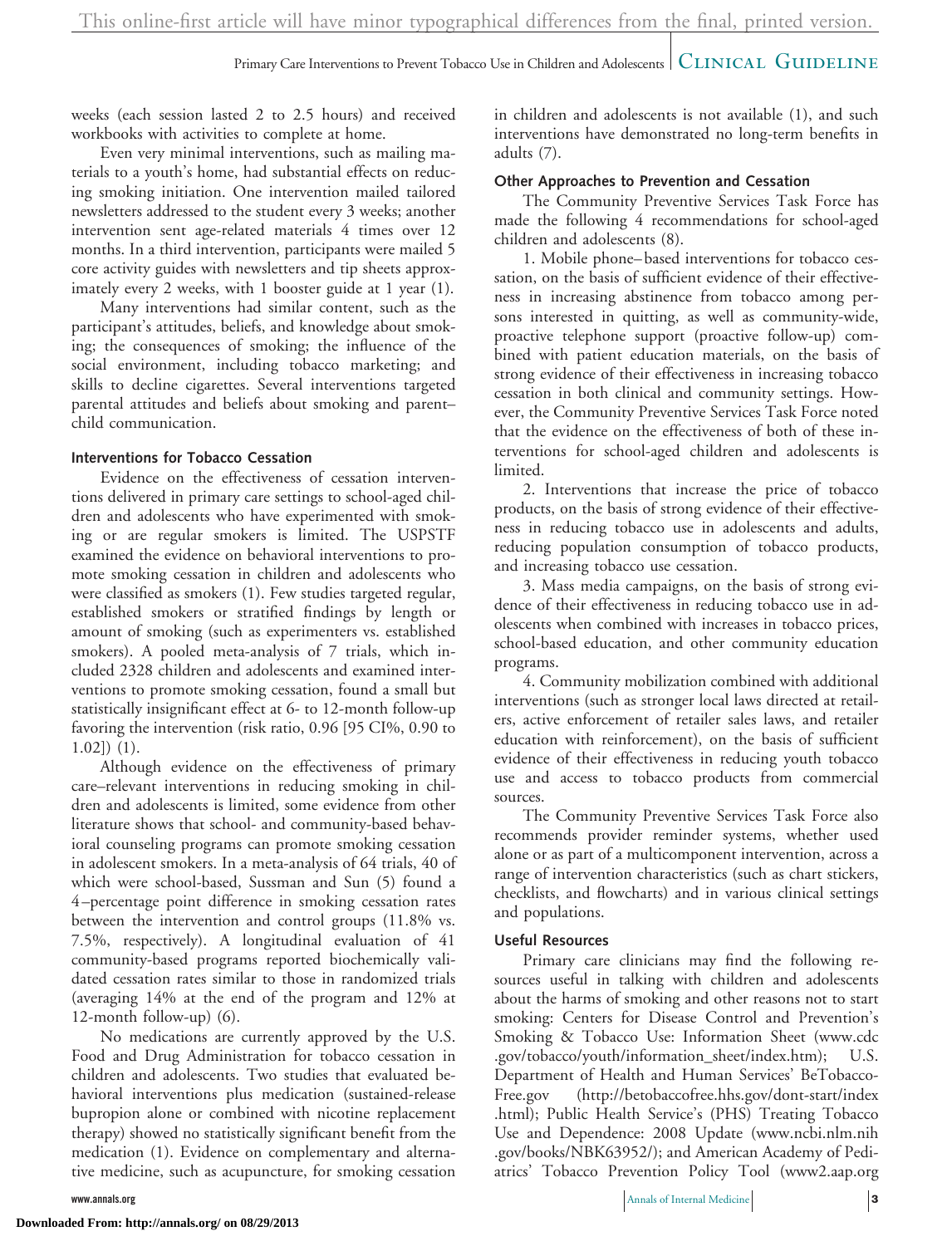**Scope of Review**

cigarette smoking (1).

CLINICAL GUIDELINE Primary Care Interventions to Prevent Tobacco Use in Children and Adolescents

/richmondcenter/TobaccoPreventionPolicyTool/TPPT [\\_PracticeCessation.html\)](http://www2.aap.org/richmondcenter/TobaccoPreventionPolicyTool/TPPT_PracticeCessation.html). The USPSTF recommends that clinicians ask all adults about tobacco use and provide tobacco cessation interventions for those who use tobacco products (A recommendation). It also recommends that clinicians ask all pregnant women about tobacco use and provide augmented, pregnancy-tailored counseling for those who smoke (A recommendation) (9).

# **OTHER CONSIDERATIONS**

#### **Research Needs and Gaps**

Few rigorous trials examine the effectiveness of primary care–relevant interventions (behavior, medication, or complementary medicine) to prevent tobacco use or to promote cessation of tobacco use in youth. More goodquality trials that replicate promising interventions; examine the effectiveness of specific intervention components and determine their feasibility in real-world primary care practice; incorporate longer-term outcomes; encourage equal baseline and outcome measures across studies; include other forms of tobacco use than cigarettes (such as smokeless or dissolvable tobacco); and include more diverse samples of children and adolescents with regard to demographic characteristics, various stages of initiation, and readiness to quit are needed.

For this population in particular, additional studies to improve understanding of the effectiveness of a clinician's referral to tailored, computer-based or electronic media channels that deliver messages about smoking cessation or remaining abstinent from smoking are needed.

Methodological issues that are related to tobacco prevention and cessation also merit additional research. These include the path to daily smoking and nicotine dependence of a child or adolescent, reliability and validity of selfreported measures, and use of biochemical verification in children and adolescents.

#### **DISCUSSION**

#### **Burden of Disease**

Although purchasing tobacco products before the age of 18 years is illegal in the United States, 90% of American adults who have ever smoked on a daily basis reported that they smoked their first cigarette when they were younger than 18 years. Each day, more than 3800 children and adolescents aged 12 to 17 years smoke their first cigarette, and an estimated 1000 children and adolescents younger than 18 years begin smoking on a daily basis (1). Although most serious health effects from smoking occur in adulthood, children and adolescents can have negative respiratory effects, including impaired lung growth; early onset of lung function decline; and respiratory- and asthma-related symptoms, such as coughing and wheezing.

individually or in small groups in a health care or similar setting; had control groups that offered minimal or no treatment; and reported tobacco use prevalence or a similar outcome at least 6 months after the baseline assessment. The USPSTF also reviewed the evidence on the potential harms of these interventions. Although the review was designed to examine all forms of tobacco use (including chewing tobacco, hookah smoking, and other forms of

tobacco), all of the trials focused primarily or exclusively on

The USPSTF reviewed the evidence on the effectiveness of primary care interventions on the rates of initiation or cessation of tobacco use in children and adolescents and on health outcomes, such as respiratory health, dental and oral health, and adult smoking. Included interventions targeted children, adolescents, or their parents; were delivered

#### **Effectiveness of Interventions to Change Behavior**

No studies directly assessed the effectiveness of primary care–relevant interventions to prevent initiation of tobacco use on health outcomes in children and adolescents or subsequent rates of adult smoking. However, the USPSTF found 10 mostly fair-quality trials that included a behavior-based intervention to prevent smoking initiation in children and adolescents (1). Six of these trials focused exclusively on smoking prevention, and 4 trials combined smoking prevention and cessation and reported results separately for nonsmokers and smokers. Two studies were conducted outside of the United States.

The type and intensity of the interventions varied widely. Two studies were conducted in a primary care setting, and 2 were conducted in a dental setting. Six studies used primarily home-based interventions, including mailed materials and follow-up phone counseling. Interaction with a health provider ranged from 0 to more than 15 hours. Only the highest-intensity trial included group sessions and targeted multiple behaviors. Six of the 10 studies targeted youth directly, 3 included components for both youth and their parents, and 1 primarily targeted parents.

Self-reported smoking initiation was the primary outcome in all of the studies. However, how the trials defined smoking status at baseline and posttest varied considerably. For example, 3 studies assessed the percentage of baseline nonsmokers (defined as never smoking—not even 1 puff) who reported ever smoking (even 1 puff) in the past 30 days at posttest. One study assessed the percentage of baseline nonusers (defined as 30-day tobacco use or having ever used tobacco more than 100 times) who reported tobacco use in the past 30 days at posttest. One study reported the percentage of baseline nonsmokers (no smoking in the past 30 days) who reported smoking 1 or more cigarettes in the past 30 days at posttest. Several studies did not report specific measures but reported the number of children or adolescents who started smoking at posttest.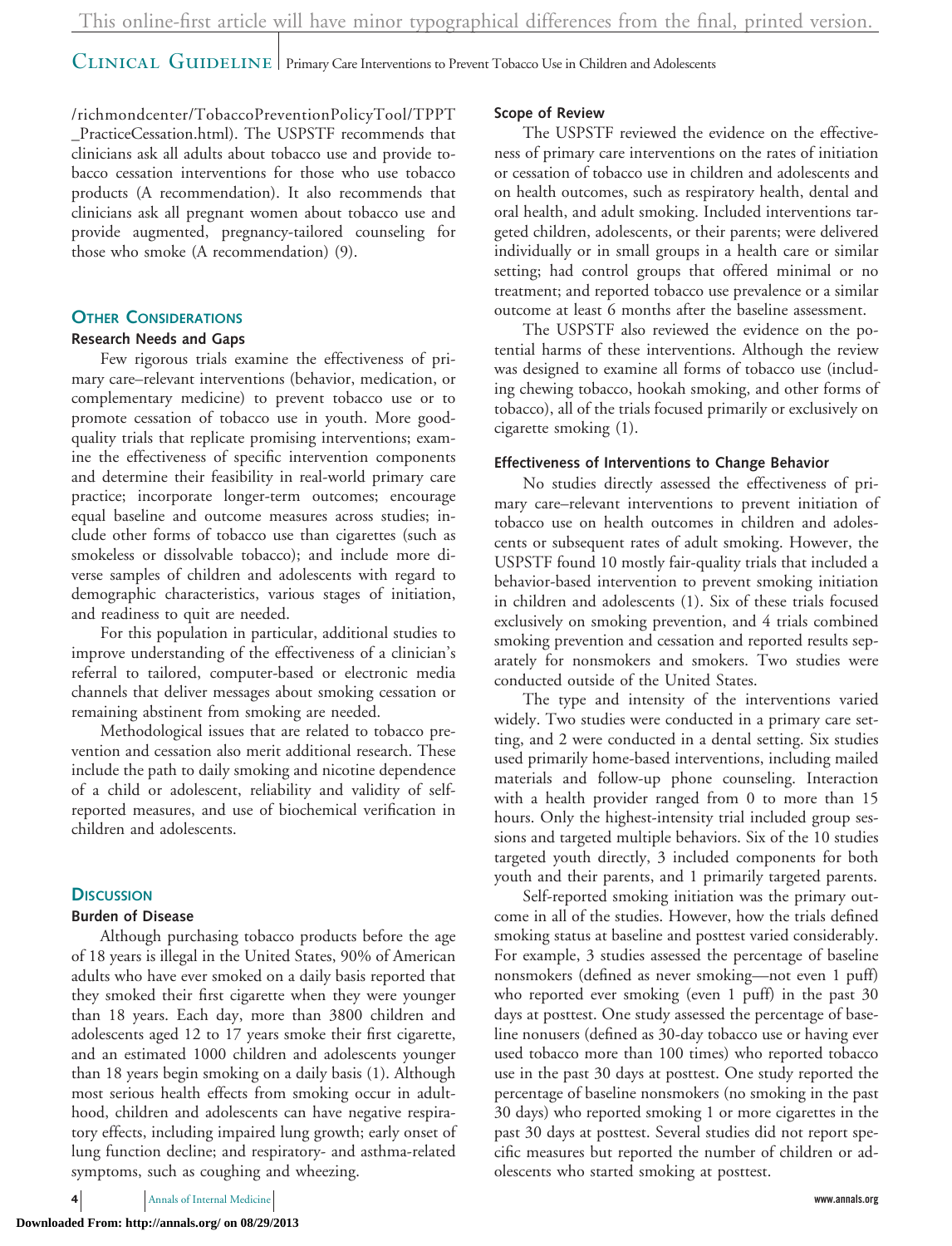Because of the intermittent nature of smoking in children and adolescents, biochemical tests are not useful in substantiating self-reported smoking status in this population. No studies used biochemical measures to confirm self-reported measures.

Results from a pooled meta-analysis of 9 trials (1 trial did not present adequate data and was excluded from the meta-analysis), which included 26 624 children and adolescents and examined smoking initiation in baseline nonsmokers, showed a statistically significant reduction in risk in youth who received the intervention at 6- to 36-month follow-up compared with the control group (risk ratio, 0.81 [CI, 0.70 to 0.93]). That is, behavior-based interventions reduced the absolute risk for smoking initiation at follow-up by 2%, resulting in a number needed to treat of 50 (1).

### **Potential Harms of Interventions to Change Behavior**

No trials directly addressed harms of interventions. A potential harm of intervention is the initiation of smoking. Some trials reported higher absolute prevalence of smoking in the intervention group compared with the control group at follow-up. However, no trials reported a statistically significant difference between the groups (1).

### **Estimate of Magnitude of Net Benefit**

Adequate evidence shows that individual and combination behavior-based interventions in primary care settings can reduce the risk for initiation of tobacco use in school-aged children and adolescents. Although evidence on harms of behavior-based interventions is insufficient, the USPSTF believes that the potential harms are small to none. The USPSTF concludes with moderate certainty that the net benefit of behavior-based interventions to prevent smoking in children and adolescents is at least moderate.

#### **Response to Public Comments**

A draft version of this recommendation statement was posted for public comment on the USPSTF Web site from 11 December 2012 to 7 January 2013. Most comments agreed with the recommendation statement. In response to several comments requesting clarification, the USPSTF revised the title to reflect that the USPSTF considered primary care–relevant interventions, clarified that it searched for evidence on other forms of tobacco use but only found evidence on cigarette smoking, enhanced the section on research gaps, and provided resources for primary care clinicians to help prevent tobacco use in children and adolescents.

# **UPDATE OF PREVIOUS USPSTF RECOMMENDATION**

In 2003, the USPSTF concluded that the evidence was insufficient to recommend for or against routine screening for tobacco use or interventions to prevent and treat tobacco use and dependence in children or adolescents (I statement) (10). The USPSTF based its recommendation on the PHS 2000 clinical practice guidelines on treating tobacco use and dependence. The PHS guideline focused on treatment of tobacco use and limited its review on the effectiveness of tobacco use interventions to adolescent smokers. In this update, the USPSTF reviewed the benefits and harms of primary care–relevant interventions for tobacco use prevention or cessation in children and adolescents. However, the USPSTF emphasized the evidence on interventions to prevent tobacco use initiation in children and adolescents.

### **RECOMMENDATIONS OF OTHERS**

The 2008 update of the PHS clinical practice guidelines (7) recommended that clinicians ask pediatric and adolescent patients about tobacco use and provide a strong message on the importance of total abstinence from tobacco use, provide counseling interventions to aid adolescent smokers in quitting smoking, and ask parents about tobacco use and offer them cessation advice and assistance to protect children from secondhand smoke.

In 2009, the American Academy of Pediatrics recommended that all pediatricians counsel patients as young as 5 years against initiating tobacco use and provide counseling on tobacco cessation. The American Academy of Pediatrics also recommends that pediatricians advise all families to make their homes and cars smoke-free (11).

**Disclaimer:** Recommendations made by the USPSTF are independent of the U.S. government. They should not be construed as an official position of the Agency for Healthcare Research and Quality or the U.S. Department of Health and Human Services.

**Financial Support:** The USPSTF is an independent, voluntary body. The U.S. Congress mandates that the Agency for Healthcare Research and Quality support the operations of the USPSTF.

**Potential Conflicts of Interest:** Dr. Moyer: *Support for travel to meetings:* AHRQ. Disclosure forms from USPSTF members can be viewed at [www.acponline.org/authors/icmje/ConflictOfInterestForms.do?msNum](http://www.acponline.org/authors/icmje/ConflictOfInterestForms.do?msNum=M13-1537)  $=M13-1537$ .

**Requests for Single Reprints:** Reprints are available from the USPSTF Web site [\(www.uspreventiveservicestaskforce.org\)](http://www.uspreventiveservicestaskforce.org).

# **References**

1. **Patnode CD, O'Connor E, Whitlock EP, Perdue LA, Soh C.** Primary Care Relevant Interventions for Tobacco Use Prevention and Cessation in Children and Adolescents: A Systematic Evidence Review for the U.S. Preventive Services Task Force. Evidence Synthesis no. 97. AHRQ Publication no. 12-05175-EF-1. Rockville, MD: Agency for Healthcare Research and Quality; 2012.

2. **DiFranza JR, Wellman RJ, Mermelstein R, Pbert L, Klein JD, Sargent JD, et al.** The natural history and diagnosis of nicotine addiction. Current Pediatric Reviews. 2011;7:88-96.

3. **Centers for Disease Control and Prevention (CDC).** Tobacco use among middle and high school students—United States, 2000-2009. MMWR Morb Mortal Wkly Rep. 2010;59:1063-8. [PMID: 20798668]

4. **Eaton DK, Kann L, Kinchen S, Shanklin S, Ross J, Hawkins J, et al; Centers for Disease Control and Prevention (CDC).** Youth risk behavior surveillance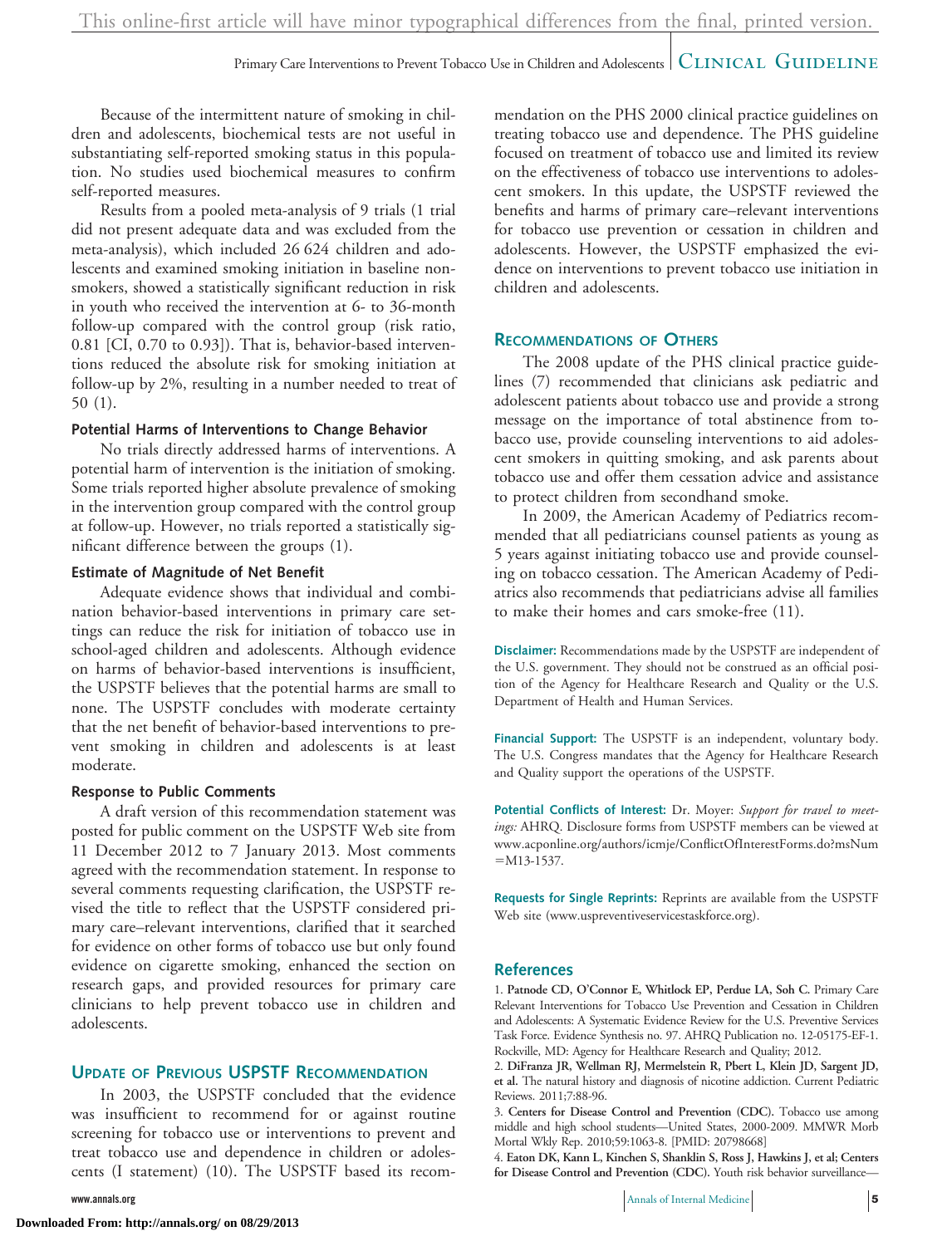CLINICAL GUIDELINE | Primary Care Interventions to Prevent Tobacco Use in Children and Adolescents

United States, 2009. MMWR Surveill Summ. 2010;59:1-142. [PMID: 20520591]

5. **Sussman S, Sun P.** Youth tobacco use cessation: 2008 update. Tob Induc Dis. 2009;5:3. [PMID: 19183452]

6. **Curry SJ, Mermelstein RJ, Emery SL, Sporer AK, Berbaum ML, Campbell RT, et al.** A national evaluation of community-based youth cessation programs: end of program and twelve-month outcomes. Am J Community Psychol. 2013; 51:15-29. [PMID: 22395364]

7. **Clinical Practice Guideline Treating Tobacco Use and Dependence 2008 Update Panel, Liaisons, and Staff.** A clinical practice guideline for treating tobacco use and dependence: 2008 update. A U.S. Public Health Service report. Am J Prev Med. 2008;35:158-76. [PMID: 18617085]

8. **Community Preventive Services Task Force.** Reducing Tobacco Use and Secondhand Smoke Exposure. Atlanta: Community Preventive Services Task Force; 2012. Accessed at [www.thecommunityguide.org/tobacco/index.html](http://www.thecommunityguide.org/tobacco/index.html) on 3 December 2012.

9. **U.S. Preventive Services Task Force.** Counseling and interventions to prevent tobacco use and tobacco-caused disease in adults and pregnant women: U.S. Preventive Services Task Force reaffirmation recommendation statement. Ann Intern Med. 2009;150:551-5. [PMID: 19380855]

10. **U.S. Preventive Services Task Force.** Counseling to Prevent Tobacco Use and Tobacco-Caused Disease: Recommendation Statement. Rockville, MD: Agency for Healthcare Research and Quality; 2003.

11. **Committee on Environmental Health.** From the American Academy of Pediatrics: Policy statement—Tobacco use: a pediatric disease. Pediatrics. 2009; 124:1474-87. [PMID: 19841108]